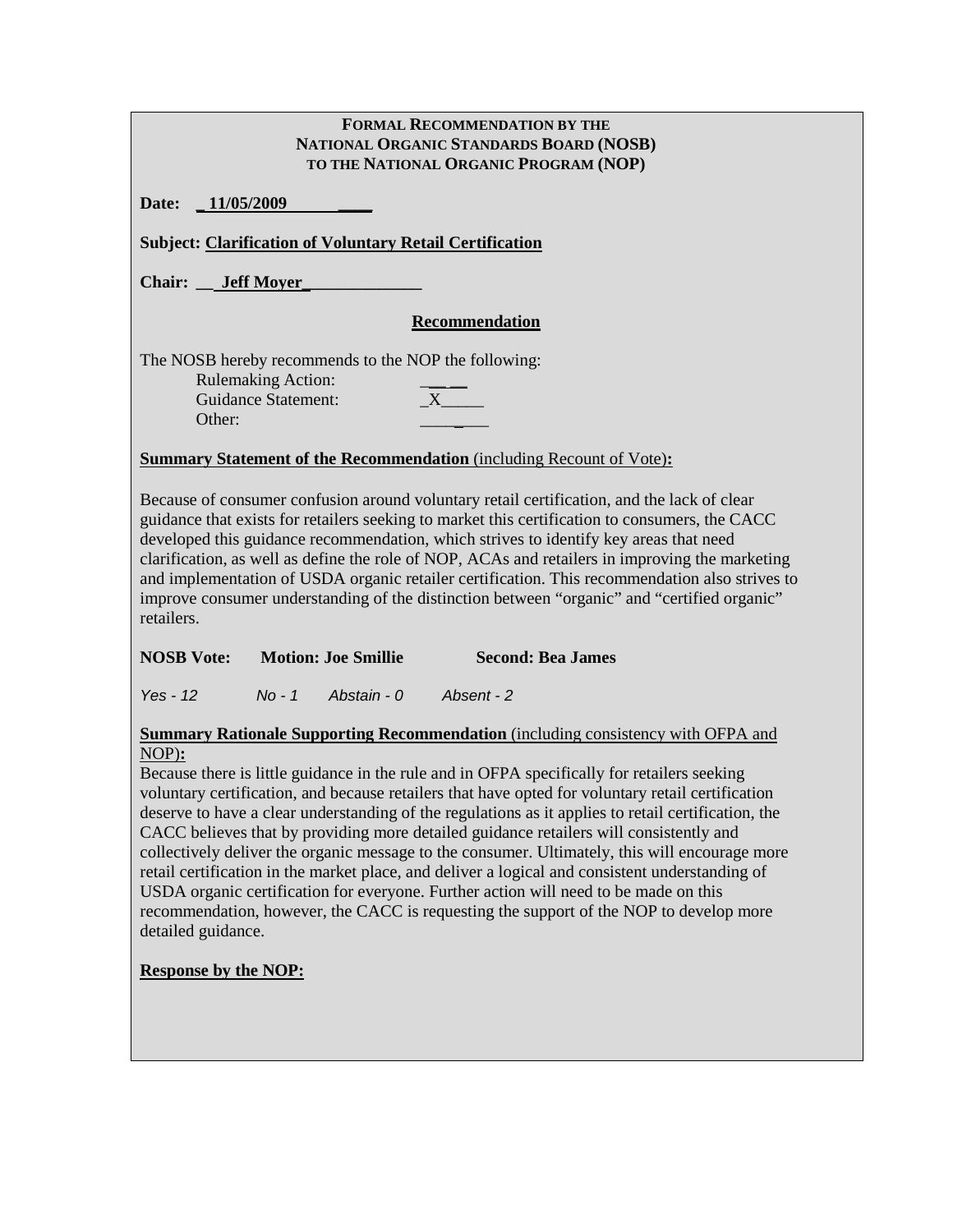# **National Organic Standards Board (NOSB) Compliance, Accreditation & Certification Committee (CACC)**

#### **Guidance Recommendation**  Clarification of Voluntary Retail Certification **August 31, 2009**

# **I. Introduction**

In the winter of 2009 the NOSB CACC submitted a discussion document regarding voluntary retail certification to provoke a dialogue regarding the need for clear guidance for retailers. Public comments to the discussion document brought up several points:

- 1. The validity of retailers being certified as handlers under the rule.
- 2. Lack of guidance on the marketing of voluntary retail certification to maintain consistent use of the USDA organic seal throughout a retail store or chain.
- 3. The need for clear guidance so retailers know exactly what is expected of them, including but not limited to a comprehensive organic system plan throughout all departments of a retail store.

In this guidance document the CACC will explore primarily points 1 and 2. This guidance document focuses on retailers, and offers a variety of questions and points at the end of the document for consideration to further strengthen voluntary retail certification. The CACC is seeking public response to help answer many of the issues brought up in this document.

# **II. Background**

*(Addressing pt. I.)* April 4, 2008 on the NOP web site Q and A section a public commenter asked: "May a retail operation be certified? The NOP responded with the following: *"Under the NOP regulations, retail operations are generally considered an excluded entity and, therefore, do not have to be certified. However, a retailer may voluntarily become certified for the products for which it handles in accordance with the NOP regulations. And if a retailer has an in-store bakery or delicatessen which processes products that are sold as organic, that portion of the retail operation must be certified as a handling operation in order to sell, label, or represent those products as organic."*

Then most recently in August of 2009, the NOP modified their answer to the following:*"… And if a retailer has an in-store bakery or delicatessen which processes products that are sold as certified organic, that portion of the retail operation must be certified as a handling operation in order to sell, label, or represent those products as certified organic."*

The addition of the word "certified" is intended to clarify that if a retailer labels a product as "certified organic" then they must be certified. But, retailers are generally not using the word 'certified' as part of their organic claim to a product because they are either exempt or excluded under 205.101. The mere act of calling a product 'organic' to the consumer means that the product is certified and has gone through oversight and inspection. Organic products coming out of any other processing facility would not be allowed to be labeled as organic unless certified by a third party inspector. Why should a retail establishment be any different?

However, exempt retailers are subject to penalties and fines if found to be out of compliance and must maintain good organic handling practices. *"No retailer, regardless of this exclusion and the exceptions found in the definitions for ``handler'' or ``handling operation,'' may sell, label, or provide market information on a product unless such product has been produced and handled in accordance with the Act and these regulations. Any retailer who knowingly sells or labels a product as organic, except in accordance with the Act and these regulations, will be subject to a civil penalty of not more than \$10,000 per violation under this program.* December 21, 2000 FR (page 80552-80553)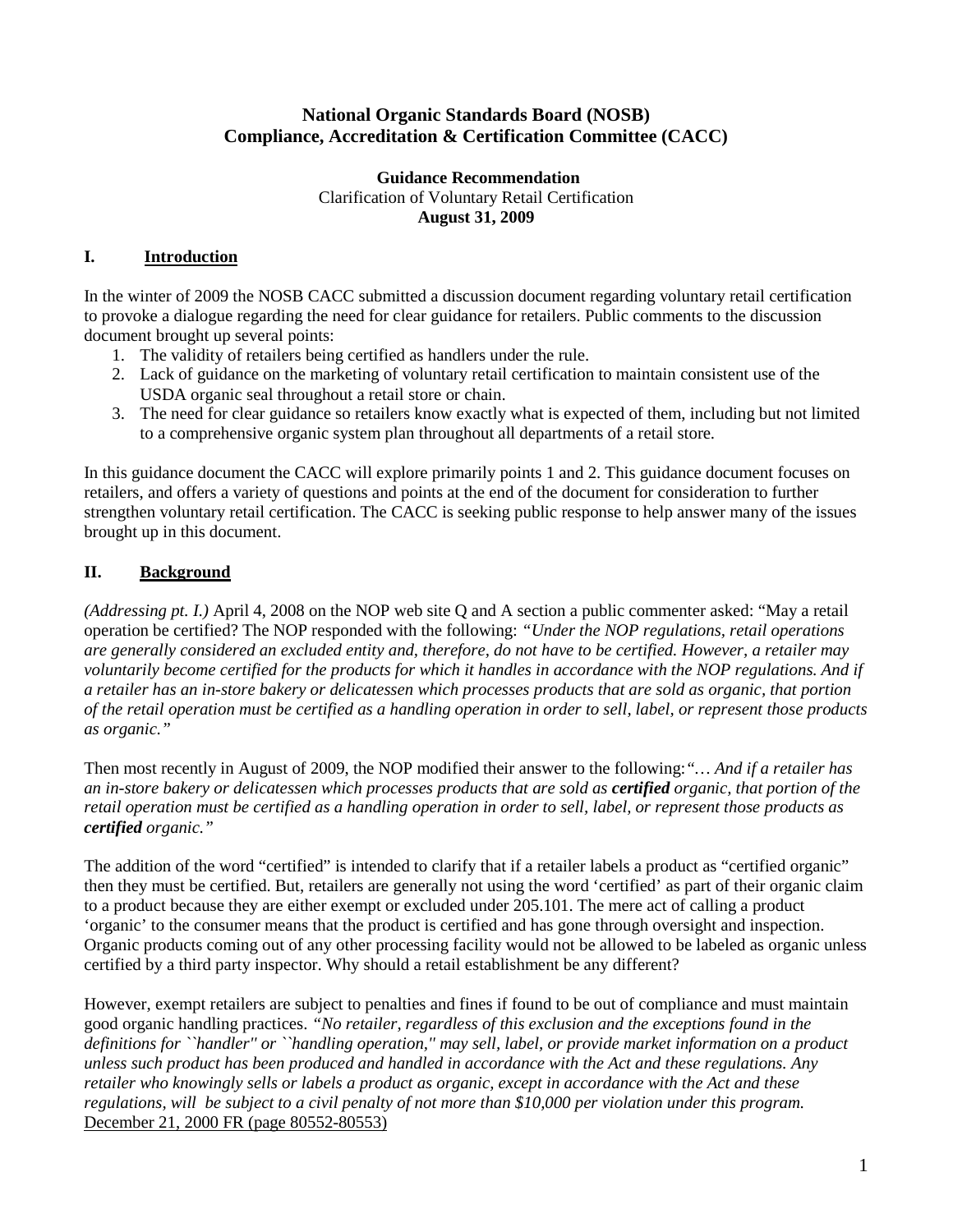The CACC acknowledges that retailers have voluntarily sought and achieved legitimate organic handling certification, and the certifiers that supported and inspected these retailers were accredited by the USDA NOP to perform such inspection and issue these organic handling certificates to the retailers that act in compliance of the rule.

# **III. Regulatory Citations**

## **§ 205.100 What has to be certified.**

(a) Except for operations exempt or excluded in §205.101, each production or handling operation or specified portion of a production or handling operation that produces or handles crops, livestock, livestock products, or other agricultural products that are intended to be sold, labeled, or represented as "100 percent organic," "organic," or "made with organic (specified ingredients or food group(s))" must be certified according to the provisions of subpart E of this part and must meet all other applicable requirements of this part.

(b) Any production or handling operation or specified portion of a production or handling operation that has been already certified by a certifying agent on the date that the certifying agent receives its accreditation under this part shall be deemed to be certified under the Act until the operation's next anniversary date of certification. Such recognition shall only be available to those operations certified by a certifying agent that receives its accreditation within 18 months from February 20, 2001.

(c) Any operation that: (1) Knowingly sells or labels a product as organic, except in accordance with the Act, shall be subject to a civil penalty of not more than  $3.91(b)(1)(xxxxvi)$  of this title per violation.

### **§ 205.101 Exemptions and exclusions from certification.**

### **(a) Exemptions.**

(1) A production or handling operation that sells agricultural products as "organic" but whose gross agricultural income from organic sales totals \$5,000 or less annually is exempt from certification under subpart E of this part and from submitting an organic system plan for acceptance or approval under §205.201 but must comply with the applicable organic production and handling requirements of subpart C of this part and the labeling requirements of §205.310. The products from such operations shall not be used as ingredients identified as organic in processed products produced by another handling operation. (2) A handling operation that is a retail food establishment or portion of a retail food establishment that handles organically produced agricultural products but does not process them is exempt from the requirements in this part.

(3) A handling operation or portion of a handling operation that only handles agricultural products that contain less than 70 percent organic ingredients by total weight of the finished product (excluding water and salt) is exempt from the requirements in this part, except:

(i) The provisions for prevention of contact of organic products with prohibited substances set forth in §205.272 with respect to any organically produced ingredients used in an agricultural product;

(ii) The labeling provisions of §§205.305 and 205.310; and

(iii) The recordkeeping provisions in paragraph (c) of this section.

(4) A handling operation or portion of a handling operation that only identifies organic ingredients on the information panel is exempt from the requirements in this part, except:

(i) The provisions for prevention of contact of organic products with prohibited substances set forth in §205.272 with respect to any organically produced ingredients used in an agricultural product;

(ii) The labeling provisions of §§205.305 and 205.310; and

(iii) The recordkeeping provisions in paragraph (c) of this section.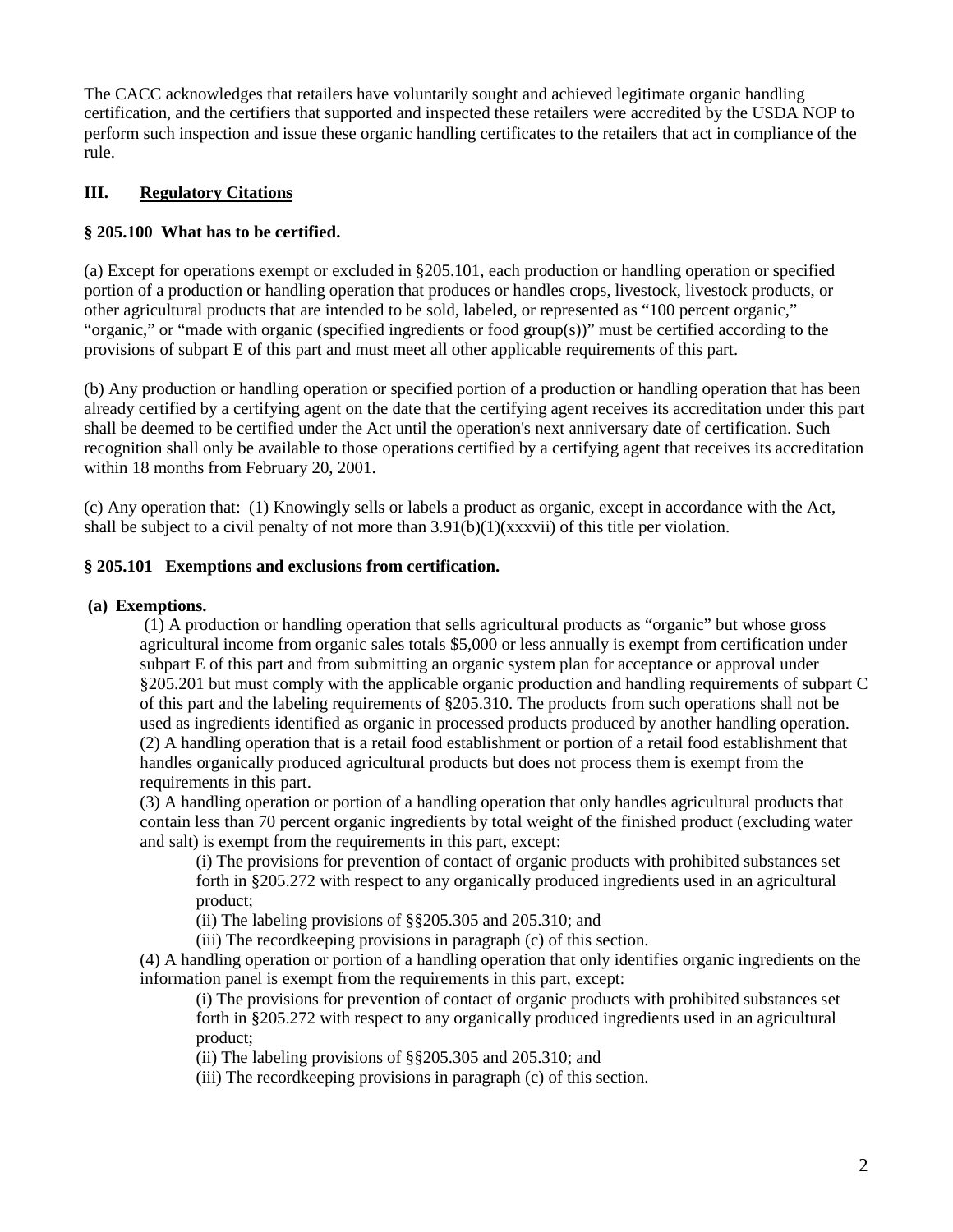### (b) **Exclusions.**

(1) A handling operation or portion of a handling operation is excluded from the requirements of this part, except for the requirements for the prevention of commingling and contact with prohibited substances as set forth in §205.272 with respect to any organically produced products, if such operation or portion of the operation only sells organic agricultural products labeled as "100 percent organic," "organic," or "made with organic (specified ingredients or food group(s))" that:

(i) Are packaged or otherwise enclosed in a container prior to being received or acquired by the operation; and

(ii) Remain in the same package or container and are not otherwise processed while in the control of the handling operation.

(2) A handling operation that is a retail food establishment or portion of a retail food establishment that processes, on the premises of the retail food establishment, raw and ready-to-eat food from agricultural products that were previously labeled as "100 percent organic," "organic," or "made with organic (specified ingredients or food group(s))" is excluded from the requirements in this part, except:

(i) The requirements for the prevention of contact with prohibited substances as set forth in §205.272; and

(ii) The labeling provisions of §205.310.

#### **§ 205.270 Organic handling requirements.**

(a) Mechanical or biological methods, including but not limited to cooking, baking, curing, heating, drying, mixing, grinding, churning, separating, distilling, extracting, slaughtering, cutting, fermenting, eviscerating, preserving, dehydrating, freezing, chilling, or otherwise manufacturing, and the packaging, canning, jarring, or otherwise enclosing food in a container may be used to process an organically produced agricultural product for the purpose of retarding spoilage or otherwise preparing the agricultural product for market.

(b) Nonagricultural substances allowed under §205.605 and nonorganically produced agricultural products allowed under §205.606 may be used:

(1) In or on a processed agricultural product intended to be sold, labeled, or represented as "organic," pursuant to §205.301(b), if not commercially available in organic form.

(2) In or on a processed agricultural product intended to be sold, labeled, or represented as "made with organic (specified ingredients or food group(s))," pursuant to §205.301(c).

(c) The handler of an organic handling operation must not use in or on agricultural products intended to be sold, labeled, or represented as "100 percent organic," "organic," or "made with organic (specified ingredients or food group(s))," or in or on any ingredients labeled as organic:

(1) Practices prohibited under paragraphs (e) and (f) of §205.105.

(2) A volatile synthetic solvent or other synthetic processing aid not allowed under §205.605: Except, That, nonorganic ingredients in products labeled "made with organic (specified ingredients or food group(s))" are not subject to this requirement.

#### **§ 205.310 Agricultural products produced on an exempt or excluded operation.**

(a) An agricultural product organically produced or handled on an exempt or excluded operation must not:

(1) Display the USDA seal or any certifying agent's seal or other identifying mark which represents the exempt or excluded operation as a certified organic operation, or

(2) Be represented as a certified organic product or certified organic ingredient to any buyer.

(b) An agricultural product organically produced or handled on an exempt or excluded operation may be identified as an organic product or organic ingredient in a multi-ingredient product produced by the exempt or excluded operation. Such product or ingredient must not be identified or represented as "organic" in a product processed by others.

(c) Such product is subject to requirements specified in paragraph (a) of  $\S205.300$ , and paragraphs (f)(1) through (f)(7) of §205.301.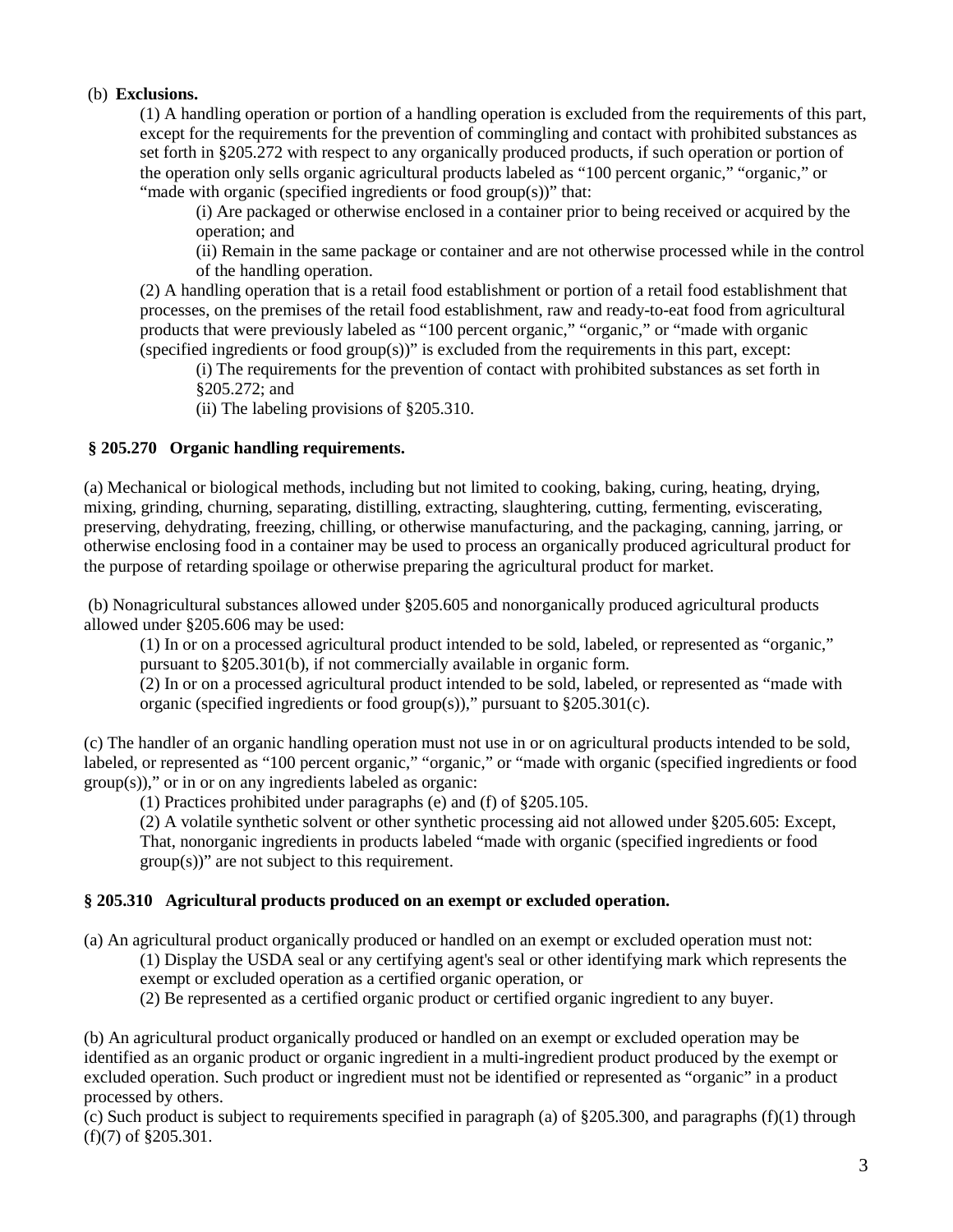# **§ 205.311 USDA Seal.**

(a) The USDA seal described in paragraphs (b) and (c) of this section may be used only for raw or processed agricultural products described in paragraphs (a), (b), (e)(1), and (e)(2) of  $\S 205.301$ .

(b) The USDA seal must replicate the form and design of the example in figure 1 and must be printed legibly and conspicuously:

(1) On a white background with a brown outer circle and with the term, "USDA," in green overlaying a white upper semicircle and with the term, "organic," in white overlaying the green lower half circle; or (2) On a white or transparent background with black outer circle and black "USDA" on a white or transparent upper half of the circle with a contrasting white or transparent "organic" on the black lower half circle.

(3) The green or black lower half circle may have four light lines running from left to right and disappearing at the point on the right horizon to resemble a cultivated field.

#### **§ 205.400 General requirements for certification.**

A person seeking to receive or maintain organic certification under the regulations in this part must:

- (a) Comply with the Act and applicable organic production and handling regulations of this part;
- (b) Establish, implement, and update annually an organic production or handling system plan that is submitted to an accredited certifying agent as provided for in §205.200;
- (c) Permit on-site inspections with complete access to the production or handling operation, including noncertified production and handling areas, structures, and offices by the certifying agent as provided for in §205.403;
- (d) Maintain all records applicable to the organic operation for not less than 5 years beyond their creation and allow authorized representatives of the Secretary, the applicable State organic program's governing State official, and the certifying agent access to such records during normal business hours for review and copying to determine compliance with the Act and the regulations in this part, as provided for in §205.104;

## **IV. Discussion**

Retailers have successfully implemented Organic System Plans (OSP) to achieve their certification. Although the rule gives very little guidance specifically for retailers, most have managed to create successful OSP's that maintain organic status of products handled at retail. These OSP's include comprehensive regulatory processes as outlined throughout CFR Part 205 such as §205.103 Record keeping by certified operations, §205.270 Organic handling requirements, §205.271 Facility pest management practice standard and §205.272 Commingling and contact with prohibited substance prevention practice standard.

Maintaining these regulations require additional training and education for all staff on an ongoing basis, and little assistance is offered from the certification agencies, the NOP or industry organizations for retailers invested in organic certification. Because of this lack of guidance stores vary in consistent OSP's for compliancy, therefore consistent messaging to the consumer.

The USDA organic certification seal and labeling of organic in general is used in association with products that are certified. The NOP assures consumers that the organic agricultural products they purchase are produced, processed, and certified to consistent NOP standards. There are clear guidelines for the labeling requirements based on the percentage of organic ingredients in a product, but there are no clear guidelines for how a certified retailer should market the USDA organic seal, and communicate organic certification of a 'store'. Retailers are being certified for good organic handling practices, which are an excellent final step in maintaining the integrity of organic products that are sold, but retailers need more guidance on marketing the USDA organic seal since it is associated with products in the consumer's eyes, not a store facility.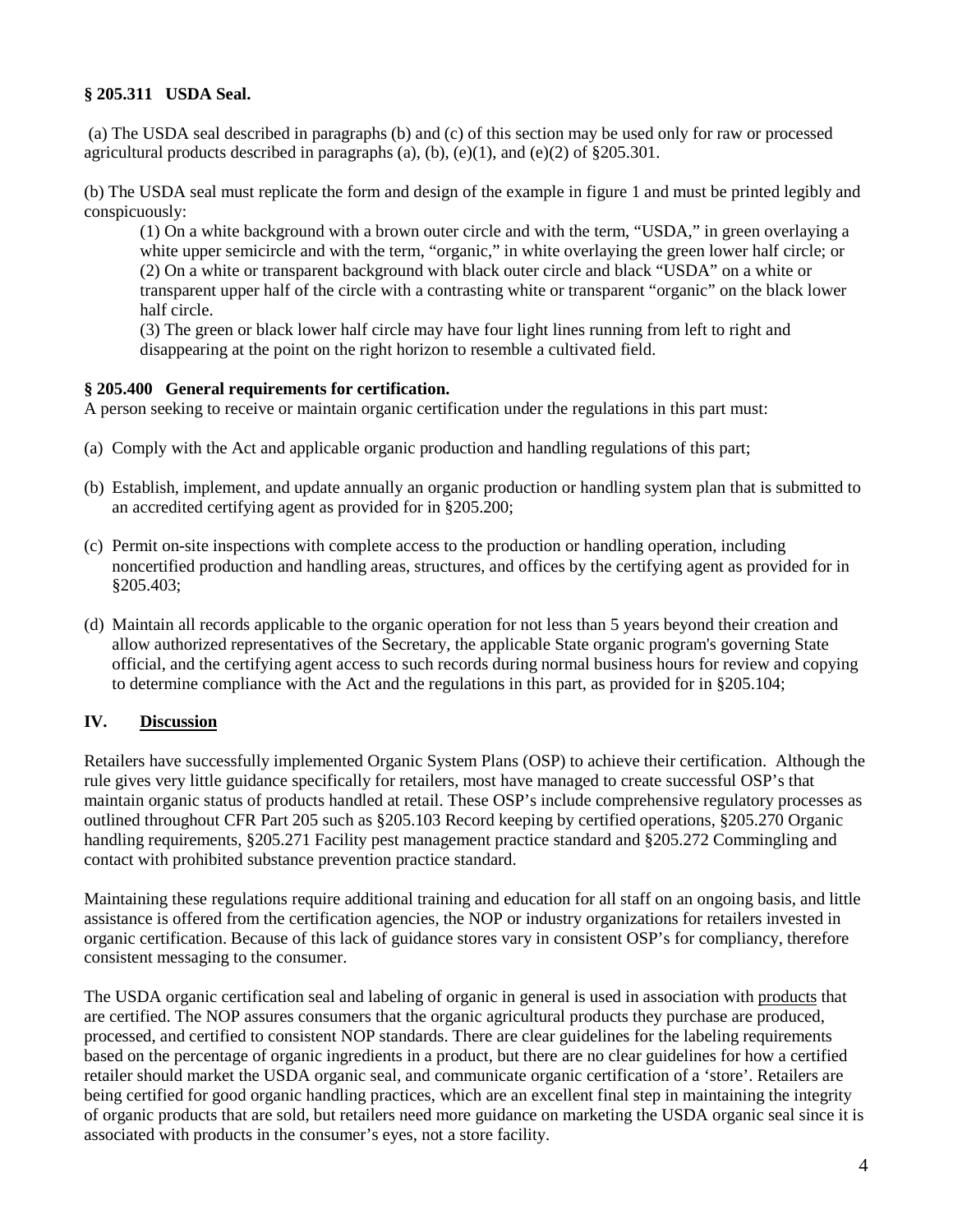Voluntary retail certification can be confusing to a consumer. Consumers wonder "what does organic certified store' mean? Is this store made of organic materials? Are all the products I buy here organic? The retailers' OSP usually do not include marketing processes of the USDA organic seal, and many certifiers lack guidelines for how they should market the seal throughout the store and throughout special promotions. Some retailers that commit to certifying their entire store are also losing credibility of the messaging because competitive stores that certify only one department might market that their entire store is certified. This not only dilutes the understanding of retail certification for the consumer who might shop both locations and see different organic merchandising and marketing messages, but it also creates an unfair advantage for the store that has committed to certifying their entire store.

# **Guidance Document Recommendation:**

*(Addressing pt I. 2&3*) In order to ensure consistent application of the USDA organic seal at retail, the CACC proposes the following questions that need consideration for developing guidance on Marketing Voluntary Retail Certification. In this guidance document the CACC recommends that the responsibilities for providing impetus toward improved use of marketing USDA organic retailer certification be divided among the NOP, ACA's and retailers for insuring the greatest oversight to consumer understanding.

## **A. NOP role in promoting marketing of USDA seal for certified organic retailers**

- (a) Inform ACA's during training and education sessions proper enforcement guidelines for the marketing of USDA Organic Voluntary Retail Certification. Considerations for marketing guidelines could include:
	- (a) Develop marketing standards for retail and add to USDA Organic Labeling and Marketing Information document. Find at

<http://www.ams.usda.gov/AMSv1.0/getfile?dDocName=STELDEV3004446&acct=nopgeninfo>

- (b) Develop guidelines for marketing and merchandising that uses the USDA organic seal for certified organic retailers including but not limited to:
	- i) What can be disclosed when one or all departments are certified.
	- ii) Appropriate external claims of organic certification using the USDA name and/or seal in PR marketing including web-sites, radio, TV, newspaper, newsletters, magazine, flyers and all other media related outlets and/or promotional activities that include USDA organic retail certification.
	- iii) Appropriate internal claims of organic certification using the USDA name and/or seal the in store signage (on shelf point of purchase, in store billboards, signs attached to the outside of a store, in store flyers, etc) in a certified department vs. a non-certified department.
	- iv) Development of guidelines for proper use of bulk labels generated from scales. Retailers that have programmable scales should not be making certified organic store/department claims on their scale labels for products that are not organic.
	- v) Proper application (when and where) of the accredited certifying agents name in marketing collateral.
- (b) Develop department-specific marketing procedures for maintaining organic systems including:

## **Deli & Bakery-**

(a) The Q&A response from the NOP (noted in the background section) regarding certification of bakeries and deli's is inconsistent with current practices at retail. Some non-certified deli's and bakeries are labeling products as organic (salads, breads, prepackaged prepared foods) and although they are usually not using the USDA organic seal, consistent use of products labeled as organic should apply. Because these departments are handling and processing according to § 205.270 the CACC is asking if they should be certified?

According to § 205.101 (b) a handling operation that is a retail food establishment or portion of a retail food establishment that handles organically produced agricultural products but does not process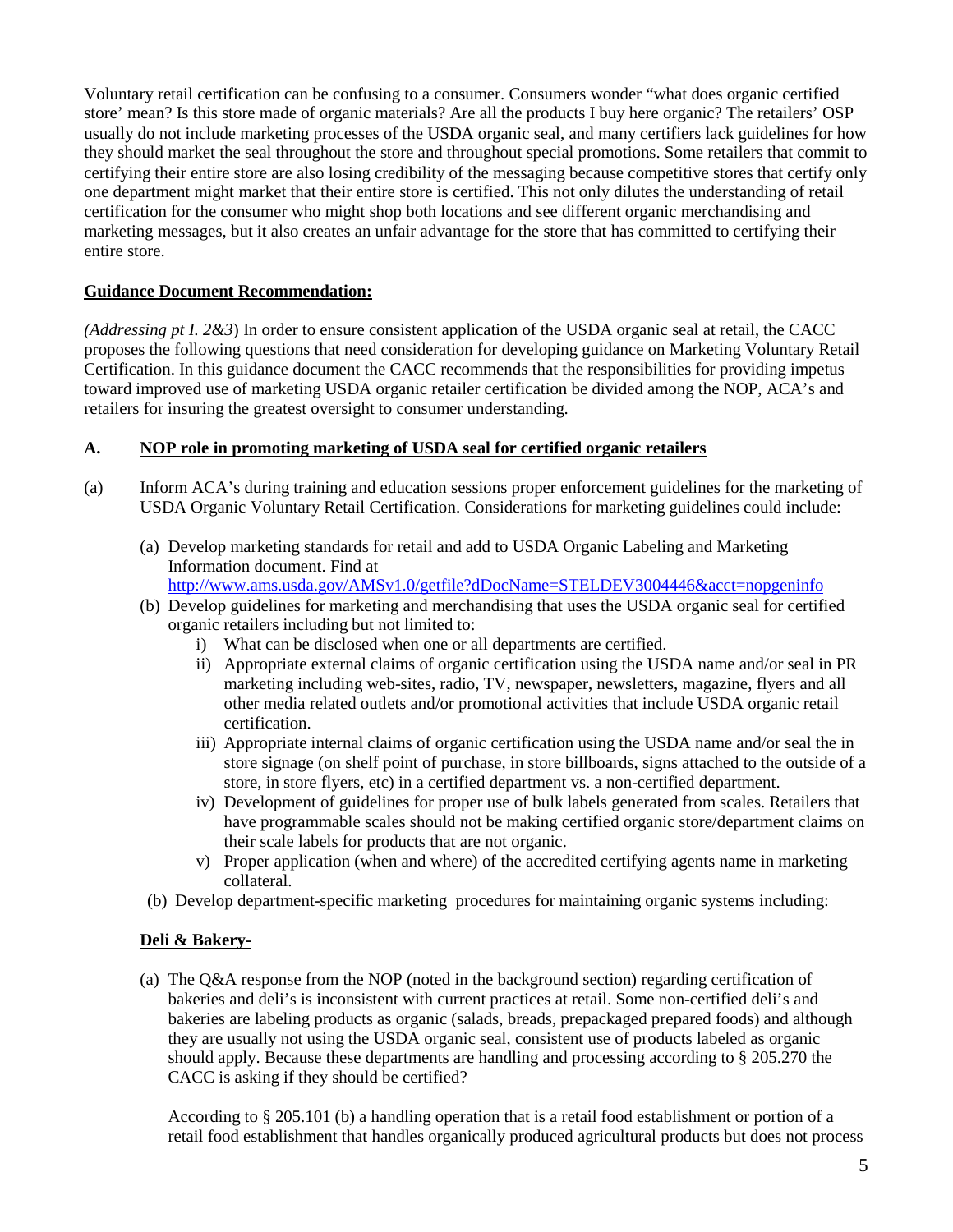them is exempt from the requirements, but these departments are indeed handling and processing. More clarification from the NOP is needed on this issue so that the industry has fair and consistent rules for products labeled as organic. Should deli's or bakeries that process and handle in a retail establishment be allowed to make organic claims on the label if they are not a certified organic retail department? What is the advantage for a retail deli or bakery to become certified if labeling claims are not much different than a non-certified retailer?

- (b) Should certified organic deli's/bakeries market prepared organic foods according to the NOP organic labeling requirements? Including:
	- i) '100 percent organic' must contain (excluding water and salt) only organically produced ingredients
	- ii) 'Organic' must consist of at least 95% organically produced ingredients (excluding water and salt). Any remaining product ingredients must consist of non agricultural substances approved for the National List.
	- iii) Processed products that contain at least 70% organic ingredients can use the phrase "made with organic ingredients" and list up to three of the organic ingredients or food groups on the principal display panel.
- (c) What is the proper use of the accredited certifying agent name in deli signage collateral? Should the certifying agents name be included on all signs in the deli case and on grab and go products marketed as organic or made with organic?205.303(b)(2) and 304(b)(2), require that the certifier be identified.
- (d) Should all deli products manufactured on site at a certified organic retail deli and sold in the prepared foods case or the grab and go case have ingredient decks reviewed by the certifier prior to labeling?

# **Bulk Foods**

- (e) Marketing guidelines for consumers in the bulk department regarding the cleaning and merchandising of scoops used for organic bulk foods to prevent comingling with non-organic bulk foods.
- (f) Information marketed in the bulk foods department for the customer restricting refilling bulk bins with product that was bagged to prevent commingling.

## **Grocery**

- (g) How does a grocery department that has all prepackaged organic products market the advantage of retailer certification when comingling is limited? Should a grocery in aisle department that has all prepackaged product qualify for retailer certification?
- (h) Should grocery bags, billboards, in store signs and other marketing collateral have the USDA organic seal as the main marketing message? This is confusing for the consumer if there is not additional marketing information regarding the meaning of having the USDA organic seal on the marketing collateral, which should include the name of the certifier, as required under 205.303 and 304. Marketing collateral that insinuates that the entire store is certified should not be allowed if only one, not all, departments are certified.

## **Dairy/Frozen**

(i) Many deli departments merchandise their pre-cut and wrapped cheeses in the dairy department. Sometimes the cheeses come with the manufacturers' stickers that have their logo and organic labeling information. These labels are being applied to chesses cut and wrapped in the store. Can precut cheeses be labeled as organic if they are being cut and processed in a department that is not certified?